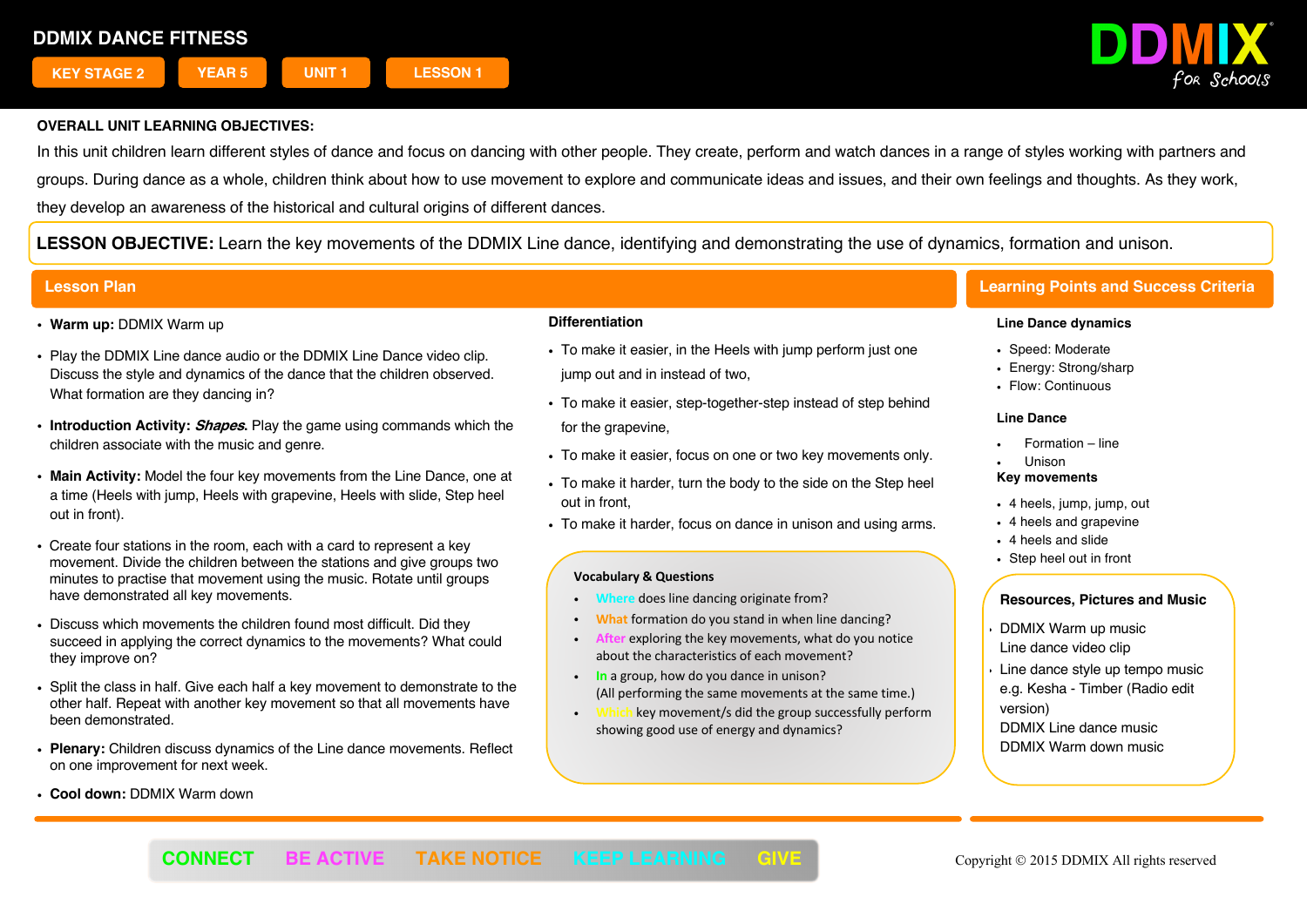

In this unit children learn different styles of dance and focus on dancing with other people., They create, perform and watch dances in a range of styles working with partners and groups. In dance as a whole, children think about how to use movement to explore and communicate ideas and issues, and their own feelings and thoughts. As they work, they develop an awareness of the historical and cultural origins of different dances.

**LESSON OBJECTIVE:** Link the key movements to form the DDMIX Line dance, explore mirroring movements and dancing in unison.

- ! **Warm up:** DDMIX Warm up
- ! **Introduction Activity: Shapes.** Play the game using commands which the children associate with the music and genre.
- **Main activity:** Place children in two lines facing one another. Teacher stands behind one line and holds up a key Line dance movement card. Children in the line facing must demonstrate that key movement. The line that cannot see the teacher, must copy/mirror their movements. Continue and swap sides. Explain that this is called 'mirroring'. (You may want to allow a few children to take on the teacher role and demonstrate movements behind one of the lines.
- . Link the key movements learnt in the previous lesson to form the Line dance sequence.
- ! Allow the children time to practise. Develop so children practise in two lines facing one another.
- ! Discuss 'formation'. Are children in a straight line when mirroring? Are they all moving in the same direction?
- ! Pair groups to allow them to watch one another and make comments/improvements. Discuss whether movements were clear and in unison? Did they remain in a line?
- . Perform to a new group with improvements made.
- ! **Plenary:** Discuss what mirroring and dancing in unison is. Reflect on one improvement.

## **Differentiation**

- ! To make it easier, slow down the heels if required (two heels in the time it takes to complete four heels).
- ! To make it easier, reduce to one jump in and out instead of two.
- ! To make it harder, focus on the expression, use shoulders and elbows on the heels.

## **Vocabulary & Questions**

- ! **Do** both lines travel in the same direction or in the opposite direction? (Same direction.)
- **Were** the movements easy to identify and copy when watching the line in front of you?
- ! **What** do you need to be aware of when dancing in a line? (Space between dancers.)
- suggestions can you share to help groups stay in line and dance in unison?
- **Why** else is it important to practice the key movements in sequence together in groups? (Muscle memory, stamina).

## **Lesson Plan Learning Points and Success Criteria**

### **Mirroring**

- Space between dancers
- Dance facing another person
- Dance in a line
- All move in same direction

#### **Unison**

- All move at same time
- All perform to same beat
- All perform same movements

## **Resources, Pictures and Music**

- ! DDMIX Warm up music
- Line dance style up tempo music e.g. Kesha - Timber (Radio edit version) DDMIX Line dance music DDMIX Warm down music

**.**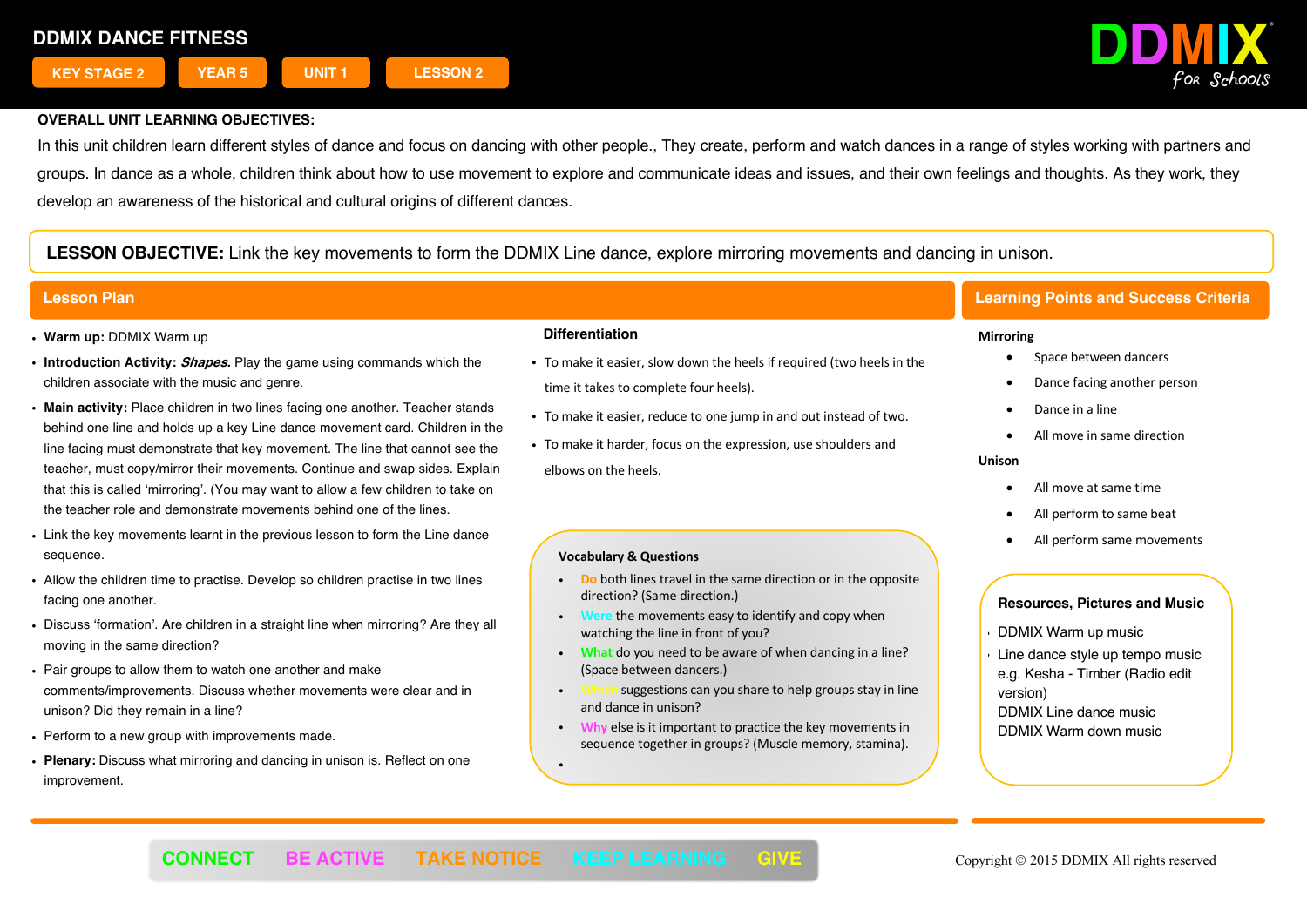

In this unit children learn different styles of dance and focus on dancing with other people., They create, perform and watch dances in a range of styles working with partners and groups. In dance as a whole, children think about how to use movement to explore and communicate ideas and issues, and their own feelings and thoughts. As they work, they develop an awareness of the historical and cultural origins of different dances.

**LESSON OBJECTIVE:** Create a dance phrase that can be combined and linked with a Line dance. Work constructively with a partner and/or small group.

- ! **Warm up:** DDMIX Warm up
- ! **Introduction Activity:** Recap the key movements from the Line dance.
- . Create four stations in the room each with a picture (cowboy hat, cowboy boots, lasso and horse, cactus).
- ! Divide children between the four stations. Give children two minutes to explore movements that they might associate with each picture (tipping the cowboy hat, clicking cowboy boots, riding horse, moving arms in different shapes of cacti)
- ! In pairs, ask children to select and perform a movement for their partner to mirror. Swap over.
- ! **Main Activity:** in pairs, children create a movement phrase of 8 counts using movements they have been exploring.
- ! Pairs join another pair to make a four. Children show their 8 count phrases to one another. Groups now link their phrases to create 16 counts of movement.
- ! Link the new sequence to the DDMIX Line dance. (This can replace the 'riding the horse section of the dance.) Perform in lines, keeping groups together.
- ! Split the class in half. One half watches whilst the other performs. Provide feedback. Swap.
- ! **Plenary:** Discuss in groups whether the movements linked well to make a sequence. Comment on whether the groups danced in unison, kept the line formation and areas that could be improved
- ! **Cool down:** DDMIX Warm down

## **Differentiation**

- To make it easier, use movements that children have already learnt in previous weeks, such as heels.
- To make it harder, replace 'riding horse' section in the line dance with their own line dance sequence,
- To make it harder, create a 16-count phrase (in pairs).

## **Vocabulary & Questions**

- ! **Which** movements would you associate with the pictures?
- ! **Which** movements did you choose to link? How did you decide which movements would be most suitable?
- ! **How** can you adapt your own phrase to link with another group's phrase?
- ! **Did** you dance in a line for the whole sequence?
- movements that the group performed, did you find most fun to watch? Are there movements that could be developed?

Ī

## **Lesson Plan Learning Points and Success Criteria**

### **Line dance phrase**

- Create movement ideas from pictures
- Order Line dance movements to create a phrase
- Dance in a line
- Line Dance dynamics

### **Group work**

- **Communicate**
- Respect other's ideas
- Areas of improvement

- ! DDMIX Warm up music
- $\cdot$  Line dance style up tempo music e.g. Kesha - Timber (Radio edit version)
- DDMIX Line dance music DDMIX Warm down music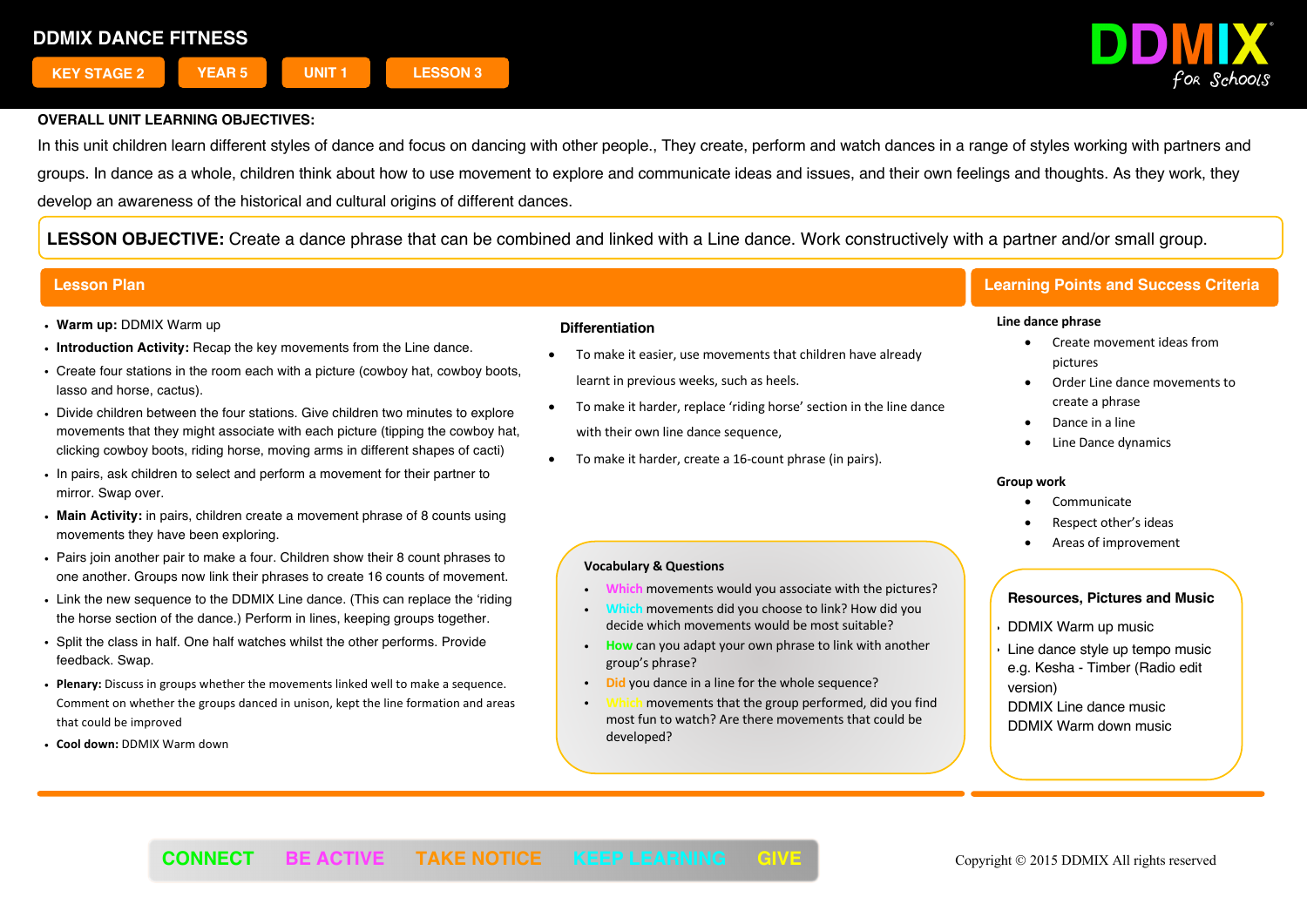

In this unit children learn different styles of dance and focus on dancing with other people., They create, perform and watch dances in a range of styles working with partners and groups. In dance as a whole, children think about how to use movement to explore and communicate ideas and issues, and their own feelings and thoughts. As they work, they develop an awareness of the historical and cultural origins of different dances.

**LESSON OBJECTIVE:** Learn the key movements of the DDMIX Hand jive, demonstrating clear dynamics.

- ! **Warm up:** DDMIX Warm up
- . Play the DDMIX Hand jive audio or a video clip of a hand jive.
- . Discuss the style of dancing the children are shown. What movements did they notice? What dynamics were applied to the dance movements?
- ! **Introduction Activity: Shapes:** Ask the children to be creative or choose specific movements that they observed to perform to the beat of the music.

(Twisting, mash potato, thumbs pointing backwards, slicing hands). Play the game using movement commands that the children have chosen and named.

- ! **Main Activity:** Model the four key movements from the DDMIX hand jive, one at a time (Kicks and steps, Kicks and grapevine, Hand jive, Twist).
- Create 4 stations in the room, each with a card to represent a key movement. Divide the children between the stations and give groups two minutes to practise that movement using the music. Rotate until groups have demonstrated all key movements.
- . Discuss the key movements in terms of their difficulty and dynamics. What was successful and what could be improved?
- . Split the class in half. Give each half a key movement to demonstrate to the other half. Repeat with another key movement so that all movements have been demonstrated.
- ! **Plenary:** Discuss the dynamics of a Hand jive. Reflect on one improvement for next week.
- ! **Cool down:** DDMIX Warm down

## **Differentiation**

- To make it easier, slower kicks (fitting in two lots of kicks and steps instead of four).
- To make it harder, add a hop to the kicks, bring Twist movement forwards and backwards.

# **Vocabulary & Questions**

- ! **Which** movements would you associate with the pictures?
- ! **Which** movements did you choose to link? How did you decide which movements would be most suitable?
- ! **How** can you adapt your own phrase to link with another group's phrase?
- **Did** you dance in a line for the whole sequence?
- movements that the group performed, did you find most fun to watch? Are there movements that could be developed?

## **Lesson Plan Learning Points and Success Criteria**

### **Hand jive dynamics**

- Speed: fast
- Energy: strong
- Flow: sharp, continuous

### **Hand jive key movements**

- 3 kicks and steps
- 3 kicks and grapevine
- Hand jive
- **Twist**

- § DDMIX Warm up music
- § A hand Jive video clip, e.g. Born to hand jive from BBC's Comic relief.
- § Rock and roll/ Jive up tempo music e.g. Born to hand jive – Grease soundtrack, Tutti Frutti – Little Richard.
- § DDMIX Hand jive music
- DDMIX hand jive key movement cards
- § DDMIX Warm down music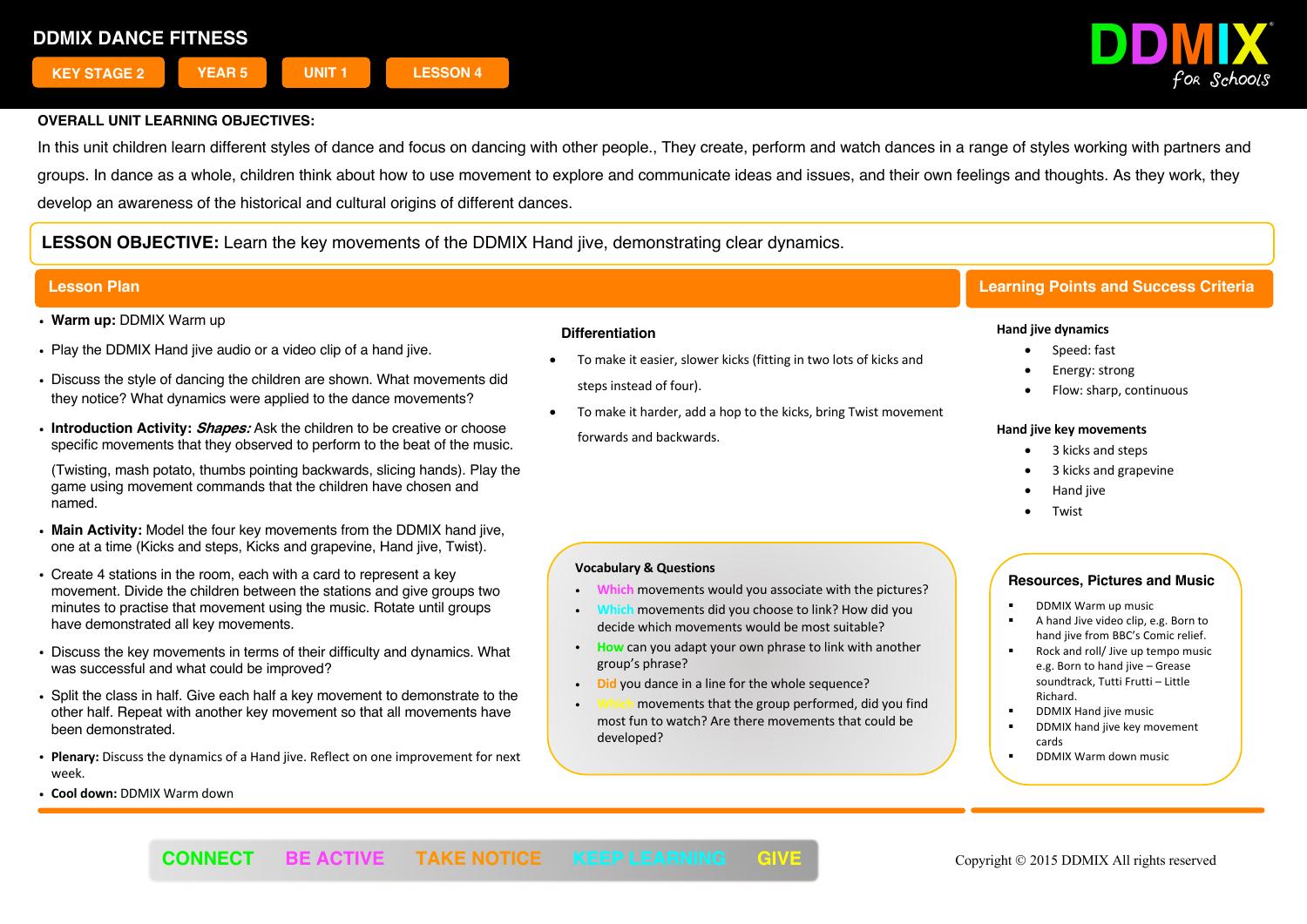

In this unit children learn different styles of dance and focus on dancing with other people., They create, perform and watch dances in a range of styles working with partners and groups. In dance as a whole, children think about how to use movement to explore and communicate ideas and issues, and their own feelings and thoughts. As they work, they develop an awareness of the historical and cultural origins of different dances.

**LESSON OBJECTIVE:** Link the key movements to form the DDMIX Hand jive. Children create their own hand jive sequence.

## **Lesson Plan Learning Points and Success Criteria**

- ! **Warm up:** DDMIX Warm up
- ! **Introduction Activity:** Recap the key movements from the previous lesson.
- . Model and link the key movements to form a Hand jive. Give children time to practise linking these movements with the music.
- ! Arrange the children into a circle and discuss the main characteristics of Hand jive movements. Ask children to demonstrate some examples e.g. mash potato, circle wrist with spare hand under the working arm's elbow).
- ! **Main Activity:** In pairs. Children create an 8-count hand jive which can be repeated. Ask children to think about choreographic devices such as formation and levels.
- . Once children have created their 8 counts, combine pairs to make small groups of four. Pairs perform their 8 count sequences to one another.
- . Ask children to comment, focusing on the hand live dynamics and how groups have used choreographic devices (e.g. formation and levels) in their hand jive phrases.
- ! **Plenary:** Discuss whether the children succeeded in creating an 8-count Hand jive. Discuss the choreographic devices used and make suggestions for improvements that could be made.
- ! **Cool down:** DDMIX Warm down

## **Differentiation**

- To make it easier, choose one movement to repeat for 8 counts.
- To make it harder, create a 16-count Hand jive,

**Vocabulary & Questions**

phrase?

observed?

• To make it harder, add changes of levels and formation during sequence.

! **Which** movements ideas could you use in your own 8 count

! **Which** choreographic devices could you use in your hand

! **Were** the movements clearly keeping to the rhythm/beat? What were the dancers doing with their feet whilst using

their arms? (Are they stationary or moving?) ! **What** worked well in the group's hand jive that you

! **Are** there improvements that you could suggest?

jive sequence with your partner/s?

 $\overline{a}$ 

# **Hand jive**

- Identify key movements
- Link movements together so that they flow
- Hand Jive dynamics
- Use of choreographic devices (e.g. formation and/or levels)

### **Group work**

- Communicate
- Positive
- Areas of improvement

## **Resources, Pictures and Music**

- § DDMIX Warm up music
- § Rock and roll/ Jive up tempo music e.g. Born to hand jive -Grease soundtrack, Tutti Frutti – Little Richard.
- § DDMIX Hand jive music
- § DDMIX Warm down music

**CONNECT BE ACTIVE TAKE NOTICE KEEP LEARNING GIVE <b>State Constant Convergence** 2015 DDMIX All rights reserved